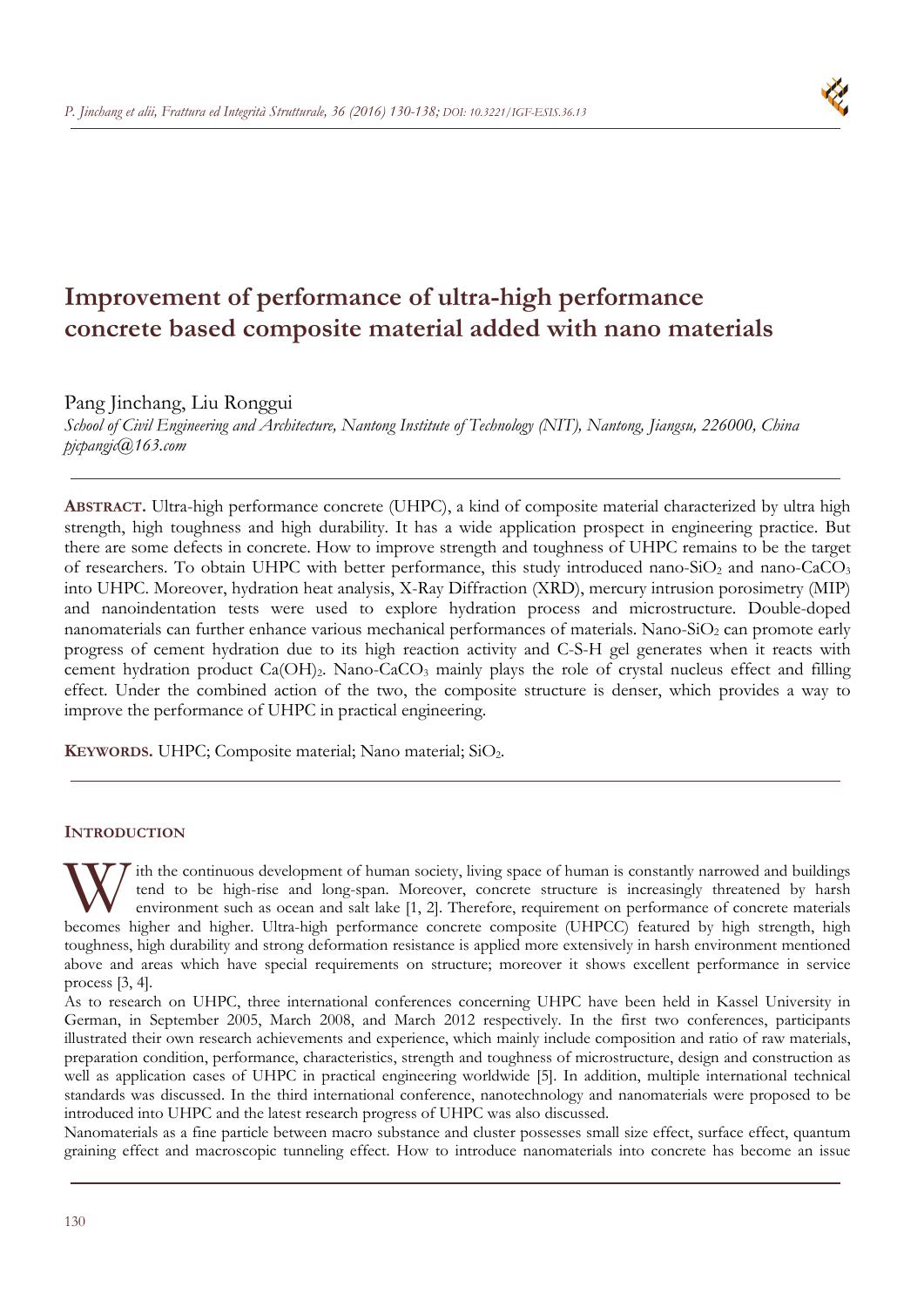

constantly explored by concrete material researchers in practice. Ye Q et al. [6, 7] found that, pozzolanic activity of nano- $SiO<sub>2</sub>$  was much stronger than ganister sand and adding  $1\% \sim 3\%$  nano-SiO<sub>2</sub> could remarkably enhance compressive, rupture and splitting strength of concrete and thus improve microstructure of concrete. Bigley C et al. [8] discovered that, nano-SiO<sub>2</sub> could improve segregation resistance of self-compacting concrete. Chen RS et al. [9] pointed out that, concrete paste mixing with nano-SiO<sub>2</sub> was featured by weaker flowability and shorter setting time; and cement block obtained had high strength in early stage. Nanomaterial can improve microstructure and enhance mechanical performance of material in a certain extent if being applied in ordinary concrete or high-performance concrete. But preparing UHPC using nanomaterials has not been researched yet. Considering the extremely low water-binder ratio of UHPCC, applying nanomaterials with large surface and severe agglomeration into UHPCC will encounter with dispersing and forming difficulty. Thus based on preliminary work, we systematically studied action mechanism of nano-SiO<sub>2</sub> and nano-CaCO<sub>3</sub> adding into UHPCC, aiming to lay a scientific foundation for improvement of UHPC and its promotion..

## **MATERIALS AND METHOD**

## *Raw Materials*

aw materials used included P·II 52.5R Portland cement (density: 3.1 g/cm3; chemical components: Tab. 1), ultrafine fly ash (level I from Nanjing thermal power plant; density: 2.1 g/cm<sup>3</sup>; specific surface area: 400 m<sup>2</sup>/kg; chemical components: Tab. 1), nano-SiO2 (Hangzhou Veking New Material Co., Ltd.; superficially porous; aw materials used included P·II 52.5R Portland cement (density: 3.1 g/cm<sup>3</sup>; chemical components: Tab. 1), ultra-<br>fine fly ash (level I from Nanjing thermal power plant; density: 2.1 g/cm<sup>3</sup>; specific surface area: 400 m<sup>2</sup> average grain diameter: 30 nm; content of CaCO<sub>3</sub>: over 99.9%), fine aggregate (ordinary yellow ground with maximum grain size of 2.5 mm; fineness modulus: 2.26; continuous grading; bulk density: 1.4 g/cm3; apparent density: 2.4 g/cm3) and polycarboxylic high performance water-reducing agent (BASF Aktiengesellschaft; water-reducing rate: over 40%). A previous study [10] suggests that, the best mixing proportion of nano-SiO<sub>2</sub> in UHPCC was 3%. In this study, mixing proportion of nano-SiO<sub>2</sub> was fixed at 3% and mixing proportion of nano-CaCO<sub>3</sub> was adjustable, as shown in Tab. 2.

| Raw material | SiO <sub>2</sub> | $Al_2O_3$ | $Fe2O3$ CaO         |      | MgO | SO <sub>3</sub>    | $K_2O$ | N <sub>2</sub> O | <b>LOI</b> |
|--------------|------------------|-----------|---------------------|------|-----|--------------------|--------|------------------|------------|
| Cement       | 20.40            | 4.70      | 3.38                | 64.7 |     | $0.87$ 1.89 $0.49$ |        | 0.33             | 3.24       |
| Coal ash     | 53.98            | 28.84     | 6.49 4.77 1.31 1.16 |      |     |                    | 1.61   | 1.03             | 0.72       |

| Table 1: Components of cement and coal ash (wt%). |  |  |
|---------------------------------------------------|--|--|
|                                                   |  |  |

| Test specimen    | Cement | Coal ash | $Nano-SiO2$ | Nano-CaCO <sub>3</sub> | Water-binder ratio | Additive |
|------------------|--------|----------|-------------|------------------------|--------------------|----------|
| NSC <sub>0</sub> | 52     | 35       |             |                        | 0.2                |          |
| NSC <sub>1</sub> | 51     | 35       |             |                        | 0.2                |          |
| NSC <sub>3</sub> | 49     | 35       |             |                        | 0.2                |          |
| NSC <sub>5</sub> | 47     | 35       |             |                        | 0.2                |          |

Table 2: Mix proportion of different components (wt%).

## *Test Method - Moulding Technique*

UHPCC was prepared using wet mixing technology, i.e., evenly mixing raw materials (coal ash, cement, fine aggregate) in forming process. Detailed procedures are as follows:

(1)Stirring

①Add cement mortar into the mixture of quartz sand and silicon ash mixed according to certain mix proportion and then stir for 5 min;

②Then add cement, coal ash, quartz powder and nanomaterial and stir for 5 min;

③Add half quantity of water containing water reducing agent and stir for 3 min;

④Add the remaining water and stir for 6 min;

G)Pour the mixture into a triple mould (40 mm  $\times$  40 mm  $\times$  160 mm) and then vibrate the mould on vibrating table with a frequency of 50Hz. Manufacturing procedure of concrete mortar matrix is shown in Fig. 1.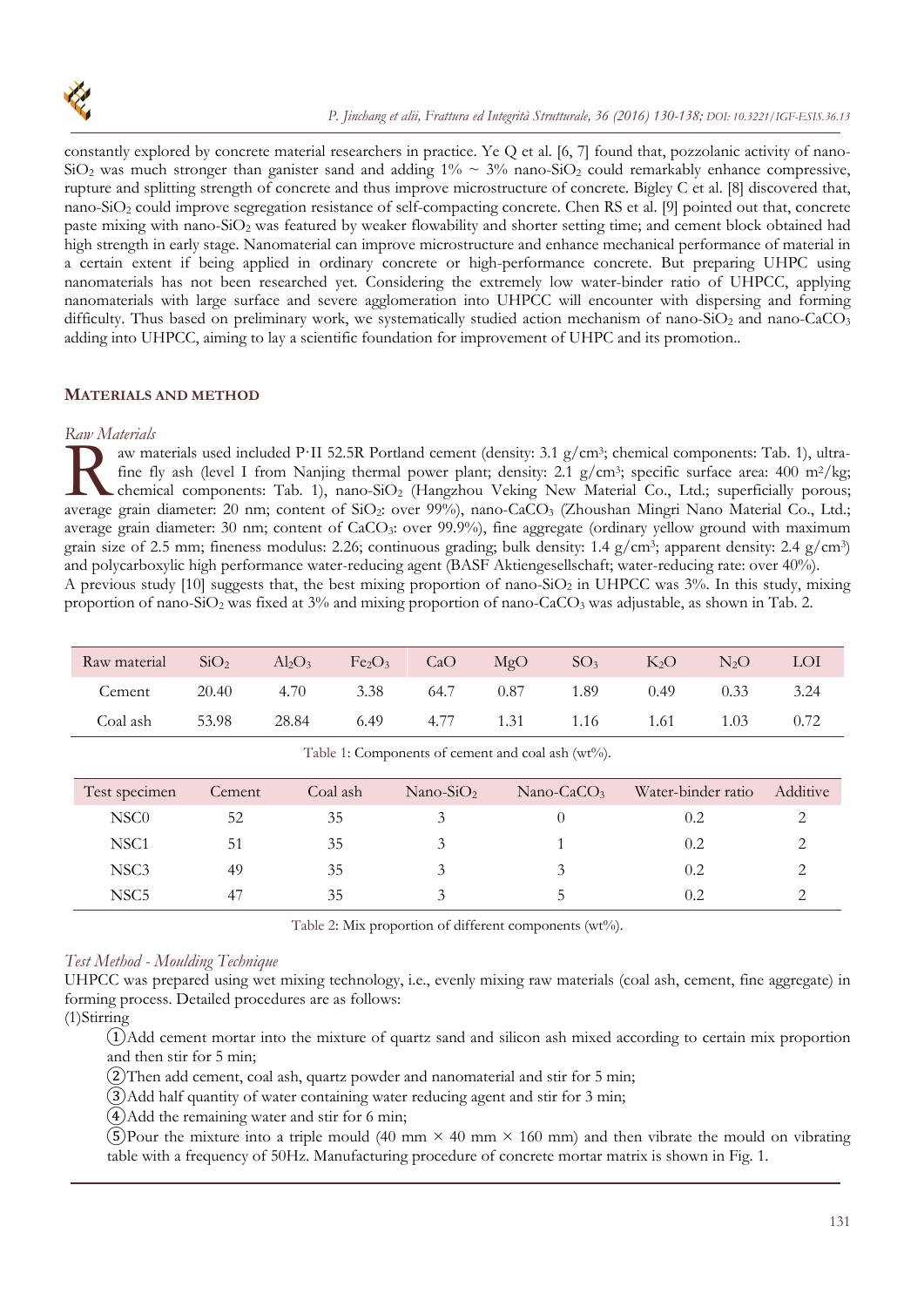

Figure 1: Manufacturing process of concrete mortar matrix.

(2)Maintenance: maintain the test specimen in curing room (20  $\pm$  2°C) for 24 h, then do:

(1)Standard maintenance (maintain the test specimen in water (20  $\pm$  2°C) till specified curing age);

②Hot water maintenance (maintain the test specimen in 90°C hot water curing box for 48 h and then perform standard maintenance till specified curing age).

③Take specimen for mechanical performance and microscopic performance tests.

### *Microscopic Test - XRD Quantitative Test*

Specimen that had been cured to specified curing age was taken socked in absolute alcohol for one day [11]. Then it was grinded in agate mortar in an environment of absolute ethyl alcohol until all powder passed through 0.08 mm sieve. Afterwards, all powder was dried in vacuum drying oven (50°C ). One hour later, it was put into hermetic bag and cooled to room temperature. Then the power was mixed with α - Al<sub>2</sub>O<sub>3</sub> power which passed through 80 μm sieve in a ratio of 1 : 9. Absolute ethyl alcohol was also added. After one hour of mixing, all specimen were put into vacuum drier.

Bruker - Axs D8DISCOVER X ray diffractometer equipped with LynxEye array detector was used. Target used was Cu target. Room temperature was  $T = 298$  K. Operating voltage and operating current were set as 40 kV and 30 mA. Soller slit was 4.0°. Step size was set as 0.02° (20), scanning speed was set as 0.30 s/step, and scanning angle ranged from 5° to 80° (2θ) or 7° to 80° (2θ). The power was put on specialized glass-made sample plate of ray diffractometer and moved to sample holder for testing after the parameters were set over.

#### *MIP Test*

AutoPoreIV 9510 auto hole test system produced by Micrometrics corporation was used as mercury injection apparatus. Operating parameters were: pressure  $0.10 \sim 45000$  psia, contact angle 130°, equilibrium time 10s, sampling hole interval  $4.3$  nm  $\sim$  360 µm. Characteristic parameters of pore structure such as porosity, average pore size and distribution of pre size were analyzed using corresponding analysis software.

#### *Nanoindentation Test*

First, specimen which had been cured to specified curing age was cut into small pieces with a side length of 2 cm. Then they were socked in absolute ethyl alcohol for 48 h. The specimen was cut into slices ( $5 \approx 10$  mm) after cold mounting with epoxy resin. To obtain even and clean surface, the slices were grinded with carborundum paper (180-mesh, 600 mesh, 1200 mesh) on grinding machine and then polished with polishing solution (9  $\mu$ m, 3  $\mu$ m, 0.5  $\mu$ m, 0.05  $\mu$ m). Finally, the specimen was washed by ultrasonic wave for 15 min to remove particles from polishing solution adhered to the surface.

Nano Test TM produced by Micro Materials Corporation was used for test and pyramidal Berkovich pressure head was equipped. A dot matrix  $(10 \times 10)$  was selected in the area next to specimen interface area and the space between two dots was 20 μm. Displacement control mode was applied and the maximum depth of indentation was set as 300 nm. When the pressure head contacts the surface of specimen, the depth of indentation linearly loads to the set value in a speed of 0.25 mN/s, then loads in a constant speed for 30 s, and finally linearly unloads in a speed of 0.25 mN/s. Every test point was processed with loading and unloading. Load - displacement curve was recorded.

#### **RESULTS AND ANALYSIS**

### *Mechanical Performance Test and Analysis*

e made tests on static mechanical performance of UHPCC with different curing age. Results are shown in Fig. 2.

It can be seen from Fig. 2 that, different UHPCC material show the same tendency of compressive strength and rupture strength, i.e., strength was higher in material with larger curing age. When curing age was the same, and rupture strength, i.e., strength was higher in material with larger curing age. When curing age was the compressive strength and rupture strength improved with the increase of mixing amount of nano-CaCO3. But if the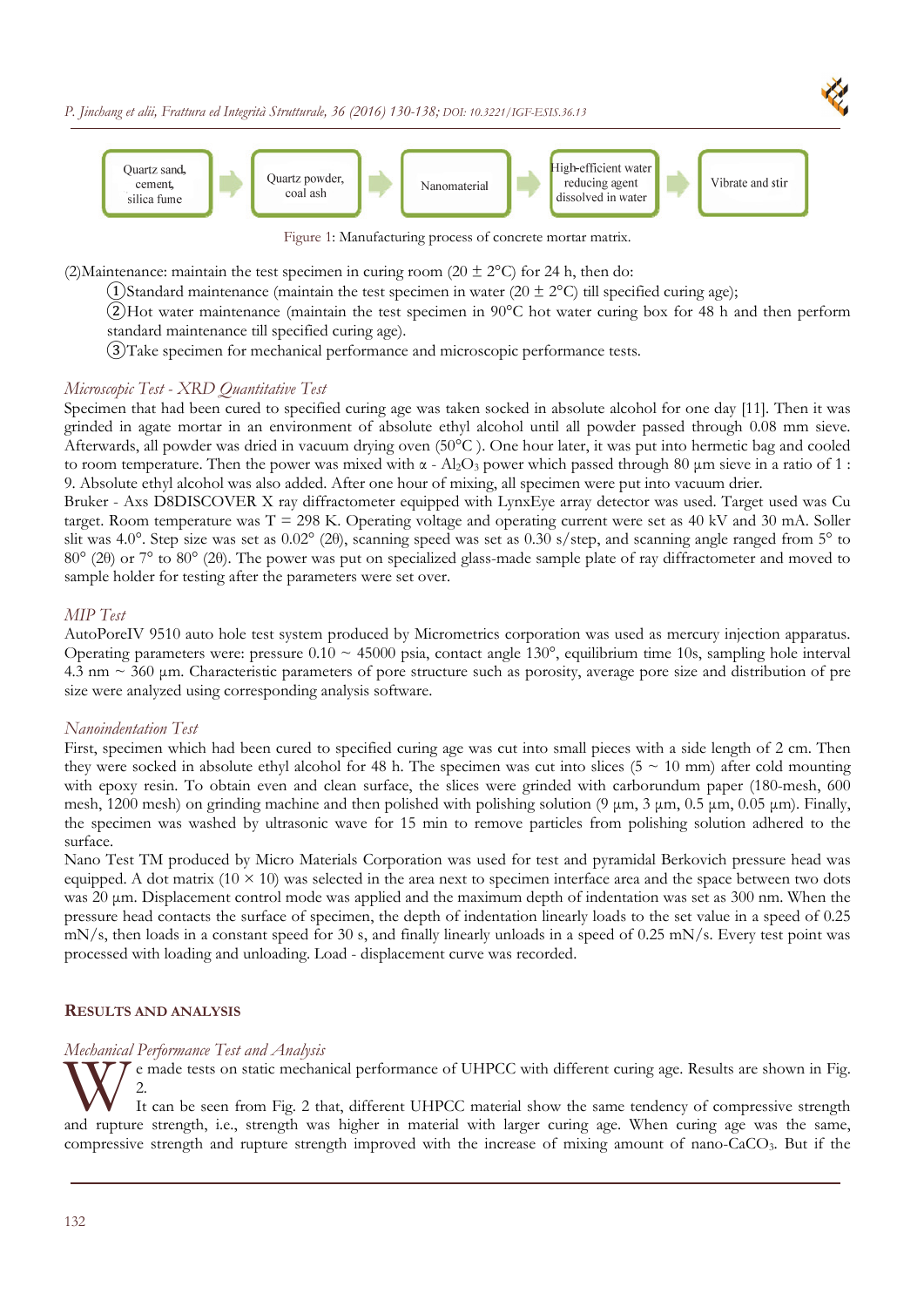

mixing amount was too large, strength improved with a limited amplitude and even decreased slightly. There were two reasons. First, water demand increased, resulting in high water-binder ratio. Secondly, nanomaterial failed to disperse evenly and thus aggregated, lowering evenness of UHPCC [12]. Hence mixing amount of nanomaterial should be controlled within certain scope. We thought the best mixing amount of nano-CaCO<sub>3</sub> was  $3\% \sim 5\%$ . Compared to test specimen without nano-SiO<sub>2</sub> or with nano-SiO<sub>2</sub> only, test specimen added with nano-SiO<sub>2</sub> and nano-CaCO<sub>3</sub> had significantly improved strength; NSC<sub>3</sub> test specimen with curing age of 90 d could have a compressive strength of  $107$ MPa and a flexural strength of 20 MPa. Nano-SiO<sub>2</sub> can promote hydration of cement and C-S-H gel generates when nano-SiO<sub>2</sub> reacts with cement hydration products. Though nano-CaCO<sub>3</sub> has low activity, it can be used for filling spaces inside composite material and thus improves density.





#### *Hydration Heat Analysis*

Hydration heat test was carried out three days after processing the above four kinds of UHPCC with water and the results are shown in Fig. 3. It can be seen from Fig. 3 that, heat curve of four materials were similar; hydration acceleration period of hydration test specimen mixed with nano-SiO<sub>2</sub> was from  $10<sup>th</sup>$  h to  $20<sup>th</sup>$  h; double-doped materials which had larger mixing amount of nano-CaCO<sub>3</sub> had hydration acceleration and exothermic peak earlier. It indicates that, double mixture of nanomaterials can accelerate hydration.



Figure 3: Hydration heat curve for UHPC test specimen.

#### *XRD Quantitative Analysis*

Traditional XRD methods usually used for quantitative analysis such as external standard method, internal standard method, K value method, and adiabatic method all aims at analyzing single hkl diffracted ray or hkl diffraction family. Sample of cement based composite material with multiple phases and complex diffraction xrd pattern will bring great difficulty to quantitative analysis due to severely overlapped spectral peak and preferentially orienting effect. Rietveld whole power pattern fitting may transform the status if being applied in XRD pattern analysis. The structure depended method can accurately make an analysis on diffraction peaks and comparison of diffraction strength of different phrase. Specialized cement phase structure database which can be used for analyzing cement clinker and phase of mineral admixtures has been established after years of research works.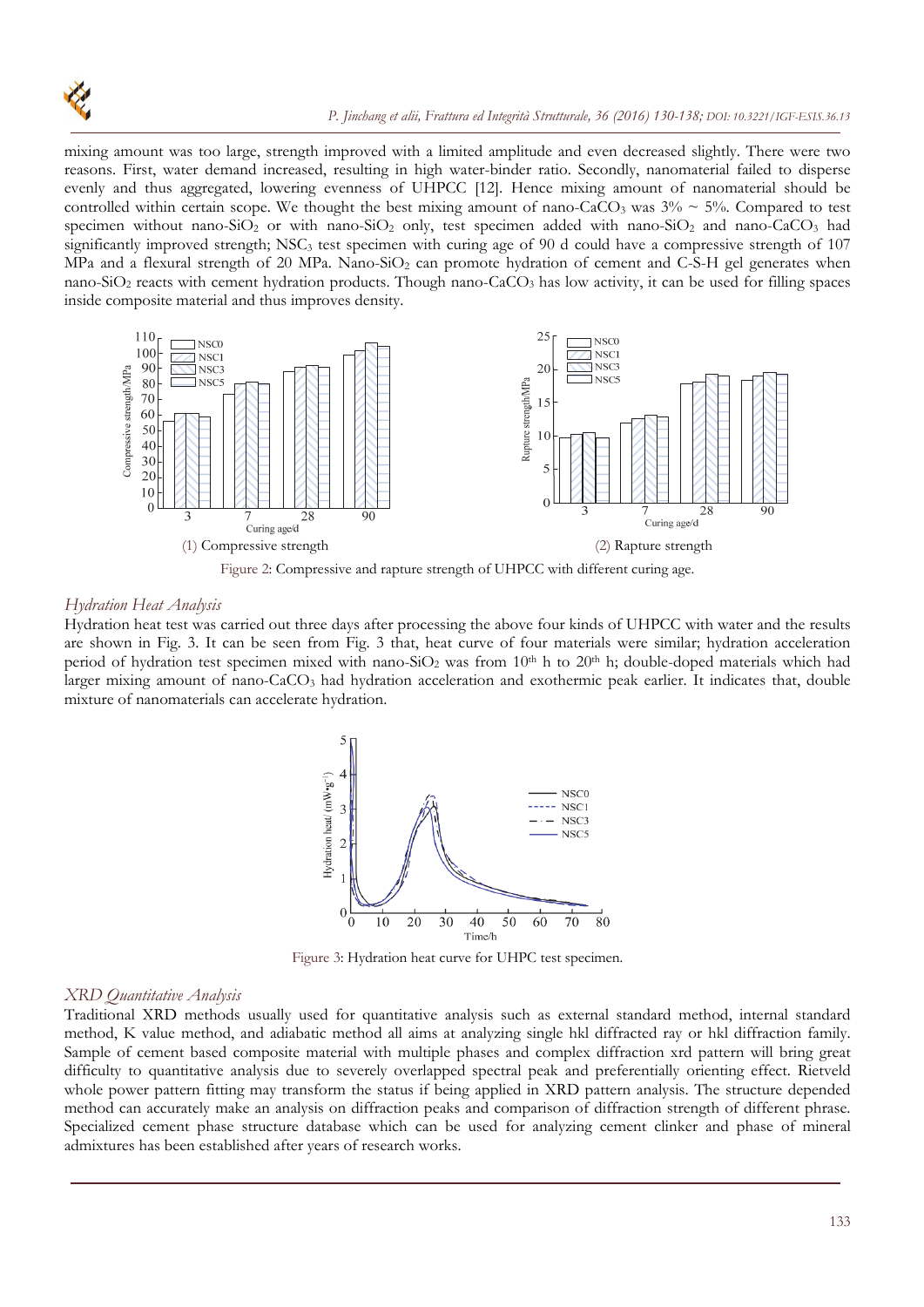

We can see a dispersed humpback-like peak at 20 (25°  $\sim$  35°) which is caused by mass amorphous C-S-H gel existing in cement hydration product from XRD pattern of harden cement paste. But as there are lots of sharp crystalline peaks within the scope of diffraction angle, the position of amorphous peak is not obvious. Hence results can be obtained only when phase in a known proportion is added in quantitative analysis of components of cement paste. In quantitative analysis of hydration product of cement based material,  $\alpha$  - Al<sub>2</sub>O<sub>3</sub> which is not contained in original paste, keeps stable at room temperature and cannot react with components of cement paste is used as addition phase. XRD pattern of the power sample obtained was first analyzed with EVA software to find out all and then with TOPAS software which is designed based on Rietveld method.

We made quantitative analysis on hydration products of four kinds of test specimens (curing age of 3, 7, 28 and 90 days). Fig. 4 demonstrates the analysis results of test specimens which was cured for 28 days. Tab. 3 demonstrates quantitative analysis results of main mineral phases.



Figure 4: XRD quantitative analysis results of test specimens cured for 28 days.

|                 |                  | Phase            |                  |                  |         |                     |                   |                    |
|-----------------|------------------|------------------|------------------|------------------|---------|---------------------|-------------------|--------------------|
| Curing period/d | Test specimen    | C <sub>3</sub> S | C <sub>2</sub> S | C <sub>3</sub> A | $C_4AF$ | Ca(OH) <sub>2</sub> | CaCO <sub>3</sub> | Amorphous<br>phase |
|                 | NSC <sub>0</sub> | 10.65            | 7.93             | 3.65             | 2.02    | 4.89                | 2.67              | 43.63              |
|                 | NSC <sub>1</sub> | 8.76             | 7.74             | 2.88             | 2.14    | 5.04                | 4.16              | 41.52              |
| $\mathfrak z$   | NSC <sub>3</sub> | 8.32             | 8.97             | 3.45             | 2.05    | 3.65                | 7.68              | 43.29              |
|                 | NSC <sub>5</sub> | 8.40             | 9.21             | 3.18             | 2.30    | 4.26                | 8.97              | 40.77              |
|                 | NSC <sub>0</sub> | 7.56             | 7.66             | 2.33             | 1.85    | 4.08                | 3.30              | 47.31              |
|                 | NSC1             | 6.22             | 5.54             | 2.64             | 2.31    | 3.38                | 4.23              | 40.61              |
| 7               | NSC <sub>3</sub> | 6.35             | 5.09             | 3.34             | 1.82    | 3.34                | 7.32              | 39.81              |
|                 | NSC <sub>5</sub> | 6.07             | 5.83             | 3.01             | 1.94    | 3.36                | 8.01              | 40.83              |
|                 | NSC0             | 6.09             | 7.02             | 2.16             | 1.50    | 3.57                | 3.07              | 49.14              |
|                 | NSC1             | 7.06             | 7.90             | 2.28             | 2.18    | 3.42                | 4.81              | 43.98              |
| 28              | NSC <sub>3</sub> | 5.89             | 6.34             | 2.14             | 1.67    | 2.76                | 6.54              | 48.02              |
|                 | NSC <sub>5</sub> | 6.68             | 5.79             | 3.23             | 1.84    | 3.68                | 8.50              | 47.96              |
|                 | NSC <sub>0</sub> | 7.46             | 7.40             | 2.13             | 0.96    | 3.56                | 2.99              | 48.88              |
|                 | NSC1             | 7.05             | 6.76             | 2.64             | 1.94    | 3.12                | 4.36              | 43.37              |
| $90\,$          | NSC <sub>3</sub> | 5.90             | 6.20             | 2.35             | 1.59    | 3.08                | 6.08              | 46.84              |
|                 | NSC <sub>5</sub> | 6.33             | 5.58             | 3.09             | 1.32    | 3.37                | 9.01              | 47.71              |

Table 3: XRD quantitative analysis results of UHPCC with different curing age (%).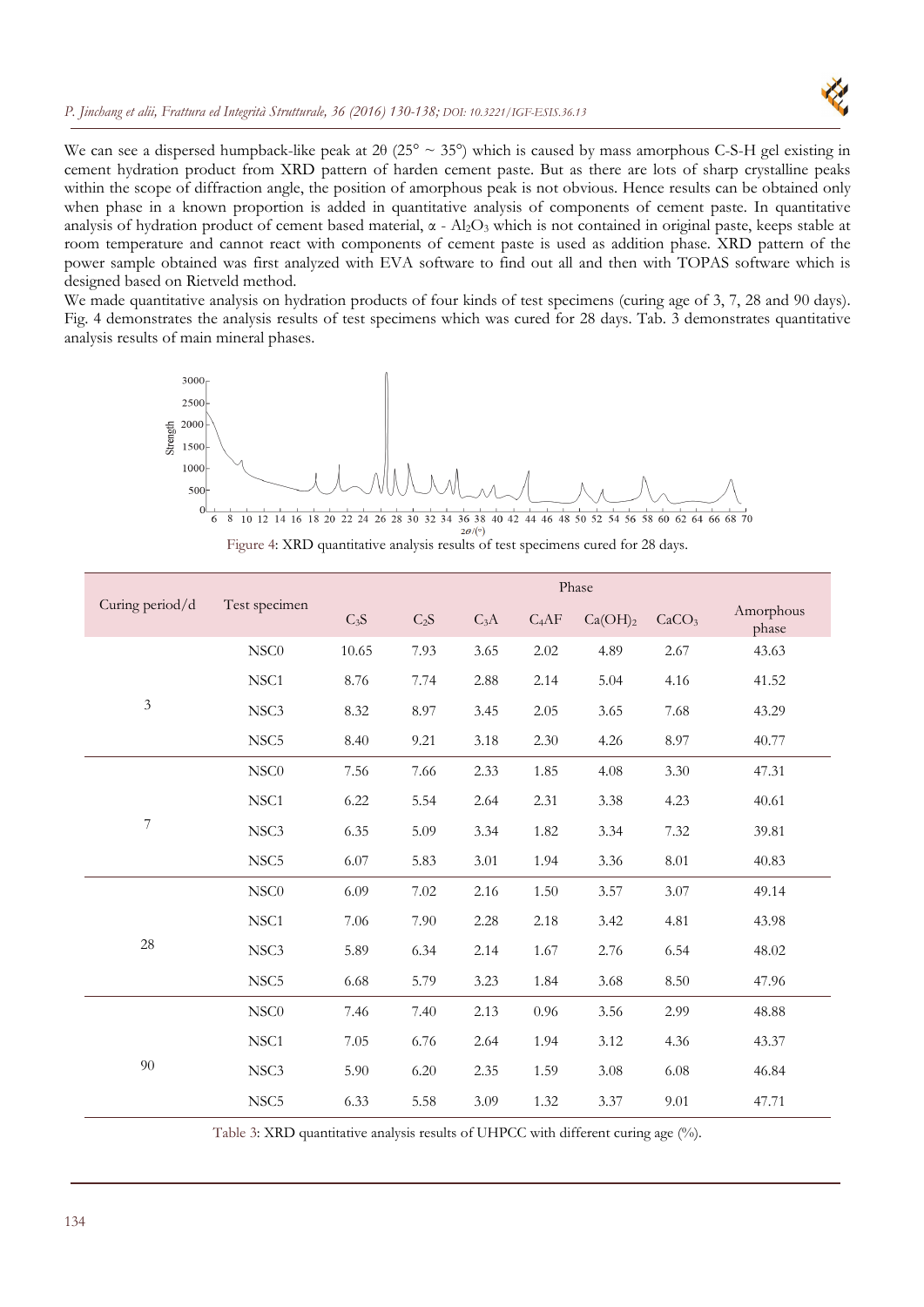

It can be seen from Tab. 3 that, as curing period prolonged, unhydrated cement phase  $(C_3S, C_2S, C_3A, C_4AF)$  gradually reduced, amorphous phase of hydration products (C-S-H gel, etc) increased, Ca(OH)<sub>2</sub> generated from hydration decreased, and CaCO3 had no obvious change; moreover, in early period (before 7 d), amorphous phase of double-doped test specimen was less than single-doped test specimen, suggesting some nano-CaCO<sub>3</sub> involves in hydration of cement and plays a supplement role in cement based composite material. In addition, we can know from the table that, when curing exceeded 28 d, variation tendency of hydration product content slowed down; in early period (before 7 d), addition of nanomaterials had an obvious promotion effect on hydration of UHPCC. The accelerated hydration of cement is attributable to high reaction activity of nano-SiO<sub>2</sub>. Nano-CaCO<sub>3</sub> acting as a supplement role increases the density of UHPCC and also improves its mechanical performance.

### *MIP Result and Analysis*

Preparation of test sample: cement block which has finished test of strength of concrete was crashed and put into absolute ethyl alcohol for stopping hydration. Before test, the broken concrete was moved into a vacuum drier (50°C). 24 h later, it was taken out and packed with closed bag.

We made test on pore structure of four test specimens with different curing age. Tab. 4 shows data of pore structure of cement paste test block. Fig. 5 demonstrates MIP results of four materials after 28 d-standard maintenance.

| Sample                                       | <b>NSCO</b> | NSC <sub>1</sub> | NSC <sub>3</sub> | NSC <sub>5</sub> |
|----------------------------------------------|-------------|------------------|------------------|------------------|
| Average pore size(nm)                        | 38.1        | 25.1             | 27.3             | 30.9             |
| Critical poresize (nm)                       | 427         | 171              | 223              | 249              |
| Total pore space $\left(\frac{ml}{g}\right)$ | 0.2226      | 0.2043           | 0.2137           | 0.2184           |



Table 4: Statistics of pore structure of test block.



It can be seen from Fig. 5(a) that, pore volume of test specimen added with nano-SiO<sub>2</sub> only and maintained for 28 d was the largest when pore size was between 0.003 and 0.03 μm, and the peak value appeared when pore size was 11 or 4 nm; for double-doped test specimen, distribution curve of pore size deviated to the right slightly and the peak pore size was relatively smaller.

Fig. 5(b) shows distribution curve for porosity of four test specimens. It can be seen from the figure that, adding two nanomaterials had an obvious influence on lowering porosity of composite material, about 2%. Thus it is concluded that, reasonable selection and optimization of UHPCC, hydration promotion effect of nano-SiO<sub>2</sub> and supplement effect of nano-CaCO3 can greatly improve density of UHPCC, reduce microscale and microscopic scale defects, and thus enhance performance of material.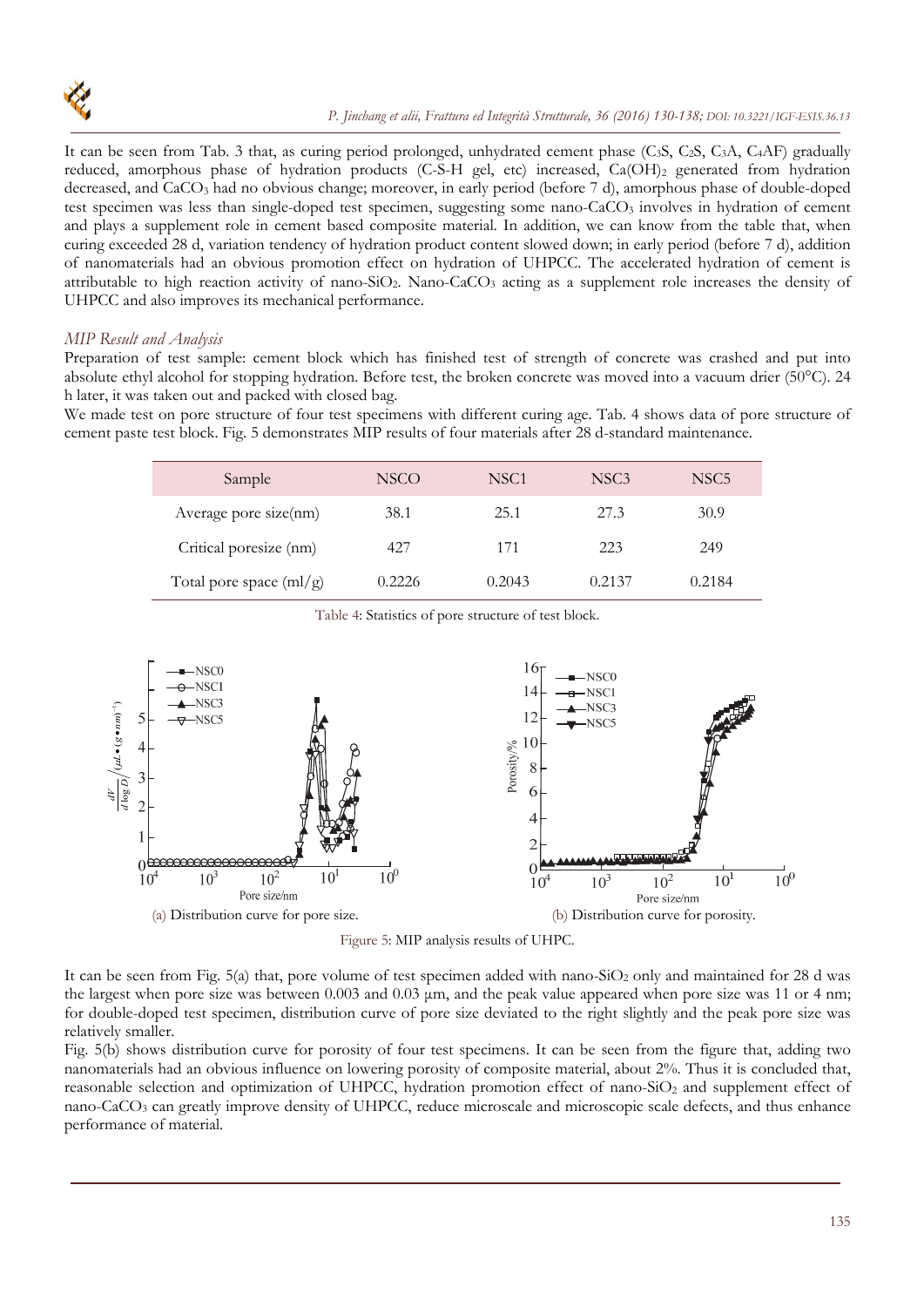



## *Nanoindentation Test Results and Analysis*

XRD quantitative analysis results suggested that, UHPCC hardened cement paste contained hydrated gel phase, Ca(OH)<sub>2</sub> phase, CaCO3 phase and unhydrated cement particles. C-S-H gel phase of ordinary concrete is mainly composed of high and low density hydrated calcium silicate gel (LD C-S-H and HD C-S-H) whose elasticity modulus are  $14 \sim 24$  GPa and  $24 \sim 35$  GPa. Results of previous researches [13, 14] demonstrated that, UHPCC contains a large amount of higherdensity C-S-H gel (UHD C-S-H) which has stronger mechanical performance and an elastic modulus of 35 ~ 50 GPa that is close to  $Ca(OH)_2$  phase. We made nanoindentation test on single-doped and double-doped test specimens which were processed by standard maintenance for 90 days. As Ca(OH)<sub>2</sub> phase accounted for a small proportion in the material, it was ignored during analysis. Distribution of mechanical performance parameters of single-doped and double-doped test specimens maintained for 90 days is shown in Fig. 6. We can find that, test specimens contain a large amount of unhydrated cement particles and UHD C-S-H phase; HD C-S-H phase is surrounded by hydration product UHD C-S-H; LD C-S-H phase has disappeared; a distinct interfacial transition zone could not be seen.



Figure 6: Distribution of elasticity modulus on the surface of single-doped and double-doped test specimen.

After making a statistical analysis on the data, distribution of probability of elasticity modulus of measured points on test specimen was obtained (Fig. 7). It can be seen from the figure that, peak value of elasticity modulus of the test specimens was between 30 and 70 GPa; a large amount of UHD-C-S-H phase and a small amount of unhydrated cement particle phase existed in the test specimens; as to hydration products of double-doped test specimens, UHD C-S-H phase accounted for a larger proportion, HD C-S-H phase was in a small amount and LD C-S-H was not found. Thus we conclude that, hydration products of UHPCC are significantly different with ordinary concrete; UHD C-S-H phase is the major hydration product; and the above difference is more obvious in double-doped material. Because of generation of a large amount of high-strength and high-elasticity hydration products, interface of composite material is fully strengthened and structure tends to be tighter.



Figure 7: Distribution of probability of elasticity modulus of single-doped and double-doped test specimen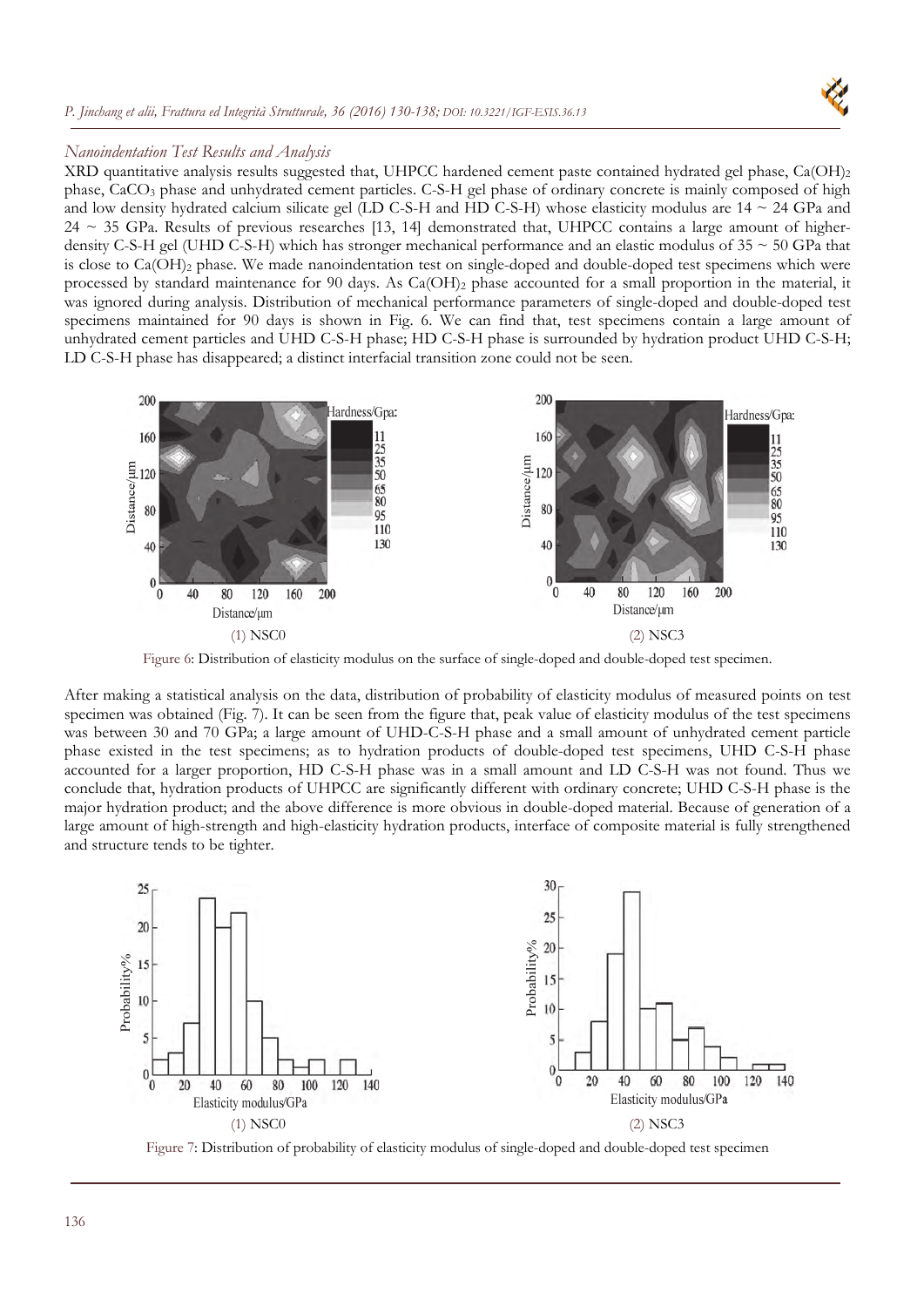# **CONCLUSIONS**

ano materials with outstanding performance have been applied in many fields. Li H et al. [15] once researched the influence of nano-SiO<sub>2</sub> and nano-Fe<sub>2</sub>O<sub>3</sub> on mechanical performance and microstructure of cement mortar and found nano-SiO<sub>2</sub> and nano-Fe<sub>2</sub>O<sub>3</sub> could improve compressive strength of cement mortar for  $20\%$  over. ano materials with outstanding performance have been applied in many fields. Li H et al. [15] once researched<br>the influence of nano-SiO<sub>2</sub> and nano-Fe<sub>2</sub>O<sub>3</sub> on mechanical performance and microstructure of cement mortar<br>L added. They thought compressive and bending strength of cement mortar strengthen if nano-SiO<sub>2</sub> was added. That is because nano-SiO<sub>2</sub> as an activator promotes hydration of cement and moreover nanoparticles dispersing in a high degree could improve microstructure of mortar.

It is seldom applied in UHPC field and moreover few studies focus on influence of nanomaterials on performance of UHPC, though ordinary cementing material in combination with nanomaterials has been reported frequently. Based on the current research achievements of UHPC [17, 18], this paper discussed over the enhancement effect of nanomaterials on performance of UHPC in aspects of tightness and chemical reaction. We made systematic test and analysis on doped UHPCC and concluded that:

1) UHPCC with excellent performance can be prepared through adopting reasonable mix proportion of raw materials and adding nanomaterials; mechanical performance of material can be significantly improved if nano-SiO<sub>2</sub> and nano-CaCO<sub>3</sub> are added, and the optimal mixing proportion is  $3\% \sim 5\%$ .

2) adding nano-SiO<sub>2</sub> can accelerate hydration progress of cement; as to double-doped UHPCC, hydration acceleration period of cement starts earlier and exothermic peak appears earlier; mutual action of nano-SiO<sub>2</sub> and nano-CaCO<sub>3</sub> further accelerates hydration progress.

3) hydration of cement can be promoted by nano-SiO<sub>2</sub> due to its high reaction activity; C-S-H gel generates when nano- $CaCO<sub>3</sub>$  reacts with  $Ca(OH)<sub>2</sub>$  which is the hydration product of cement; benefitting from the supplement effect of nano-CaCO3 added, UHPCC becomes tighter and microscopic defects dramatically reduces.

4) UHPCC added with both nano-SiO<sub>2</sub> and nano-CaCO<sub>3</sub> is found with significantly lowered porosity, a large amount of UHD C-S-H gel with higher performance, fully strengthened interface region, tighter microstructure and excellent mechanical performance.

## **REFERENCES**

- [1] Wang, C., Yang, C.H., Liu, F., Wan C.J., Pu, X.C., Preparation of ultra-high performance concrete with common technology and materials, Cement and Concrete Composites, 34(4) (2012) 538-544.
- [2] Kang, S.T., Kim, J.K., The relation between fiber orientation and tensile behavior in an ultra high performance fiber reinforced cementitious composites (UHPFRCC), Cement and Concrete Research, 41(10) (2011) 1001-1014.
- [3] Rong, Z.D., Sun, W., Xiao, H.J., Wang, W., Effect of silica fume and fly ash on hydration and microstructure evolution of cement based composites at low water-binder ratios, Construction and Building Materials, 51 (2014) 446- 450.
- [4] Wang, J.X., Wang, L.J., Advances in the applied research of nano-material in concrete, Concrete, (11) (2004) 18-21.
- [5] Yao, W., Wu, K.R., Research situation and development trend of intelligent concrete, New Building Materials, (10) (2000) 22-25.
- [6] Ye, Q., Research and development for nano-composite cement structure material, New Building Materials, (11) (2001) 4-6.
- [7] Ye, Q., Zhang, Z.N., Kong, D.Y., Chen, R.S., Ma, C.C., Comparison of properties of high strength concrete with nano-SiO2 and silica fume added, Journal of Building Materials, 6(4) (2003) 381-385.
- [8] Bigley, C., Greenwood, P., Using silica to control bleed and segregation in self-compacting concrete, Concrete, 37(2) (2003) 43-45.
- [9] Chen, R.S., Ye, Q., Research on the comparison of properties of hardened cement paste between nano-SiO<sub>2</sub> and silica fume added, Concrete, (1) (2002) 7-10.
- [10] Wang, D.Z., Meng, Y.F., Mechanical properties of concrete mixed with SiO<sub>2</sub> and CaCO<sub>3</sub> nanoparticles, Ningxia Engineering Technology, 10(4) (2011) 330-333.
- [11] Rong, Z.D., Yu, H.X., Lin, F.B., Microstructure mechanism analysis of cementitious composites at low water-cement ratio, Journal of Wuhan University Technology, 35(4) (2014) 6-10.